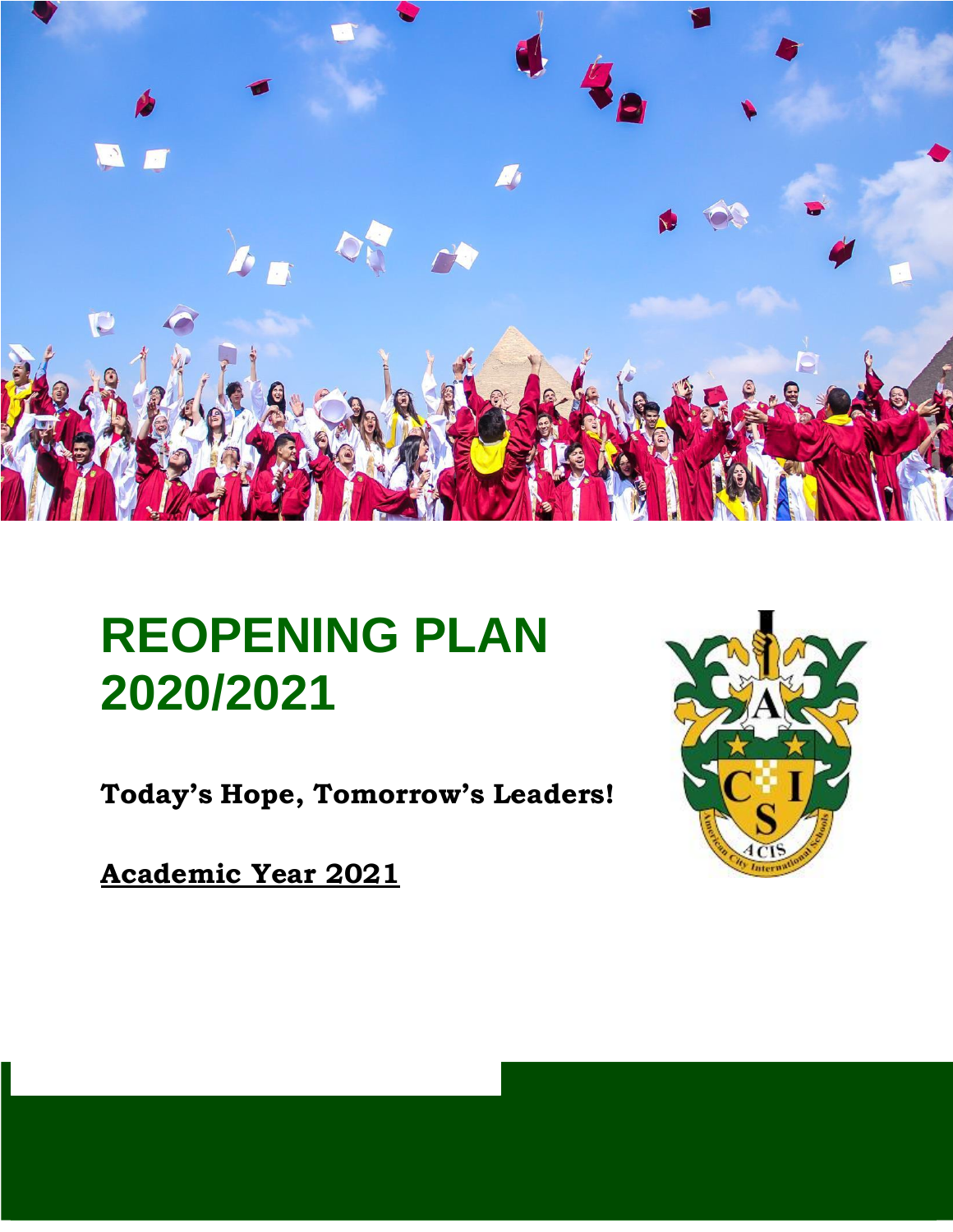#### **AMERICAN CITY INTERNATIONAL SCHOOL 6 th of October Branch**





August 23, 2020

Dear ACIS Parents/Guardians,

We are very happy to welcome you and your child back to ACIS for the academic school Year 2021. This document summarizes how we are reopening school in light of the COVD-19 pandemic. ACIS prioritizes health and safety first. We are proud that we are able to do so in a way that ensures ACIS's high standard of education be maintained. I have summarized the details of the reopening plan here.

Thank You,

Dr. Clifford C. Feltner Director ACIS American City International School [director@cityschools.edu.eg](mailto:director@cityschools.edu.eg) +20 128 277 4401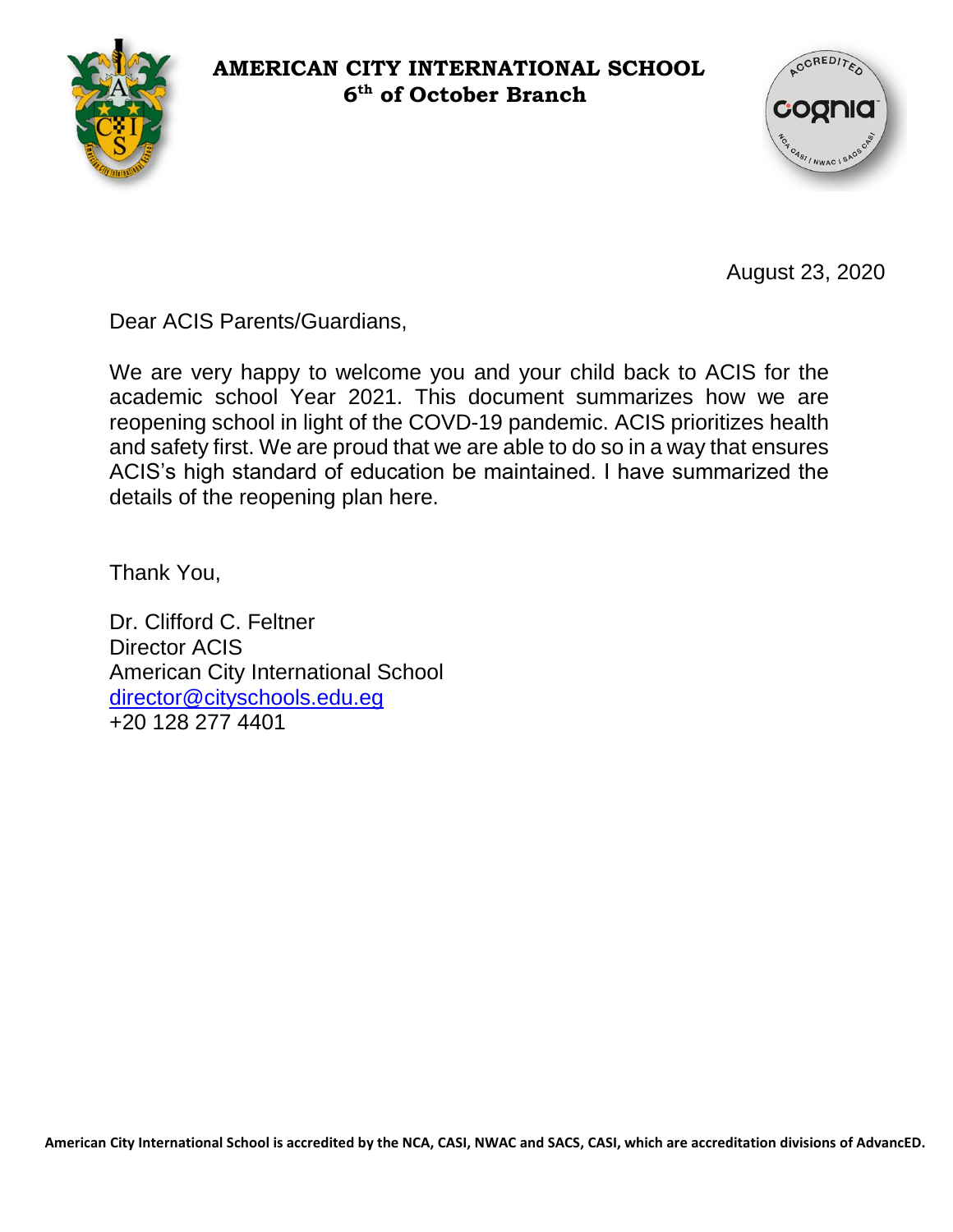



## **INTRODUCTION**

The American City International School (ACIS) looks forward to welcoming our students back to campus beginning on September 15<sup>th</sup>, 2020. ACIS family has worked diligently to bring the best practice in health, safety, and education. This plan sets ACIS up for success in an uncertain year. Because of the continued uncertainty, ACIS will balance the need for certainty with the need to be flexible. This document is published to provide you with the information you need to prepare for the 2020-2021 school year. It will be updated as new information is learned, and in response to changing circumstances. Changes in protocol and changes to this document will occur as we move towards reopening. This update gives you the details of the plan for the hybrid scenario that we will be starting within September. We will continually monitor updates from the Ministry of Education, the Ministry of Health, the Centers for Disease Control and Prevention (CDC), and the World Health Organization (WHO) with data and information from our campus. We will share all updates with you as they are made available to us.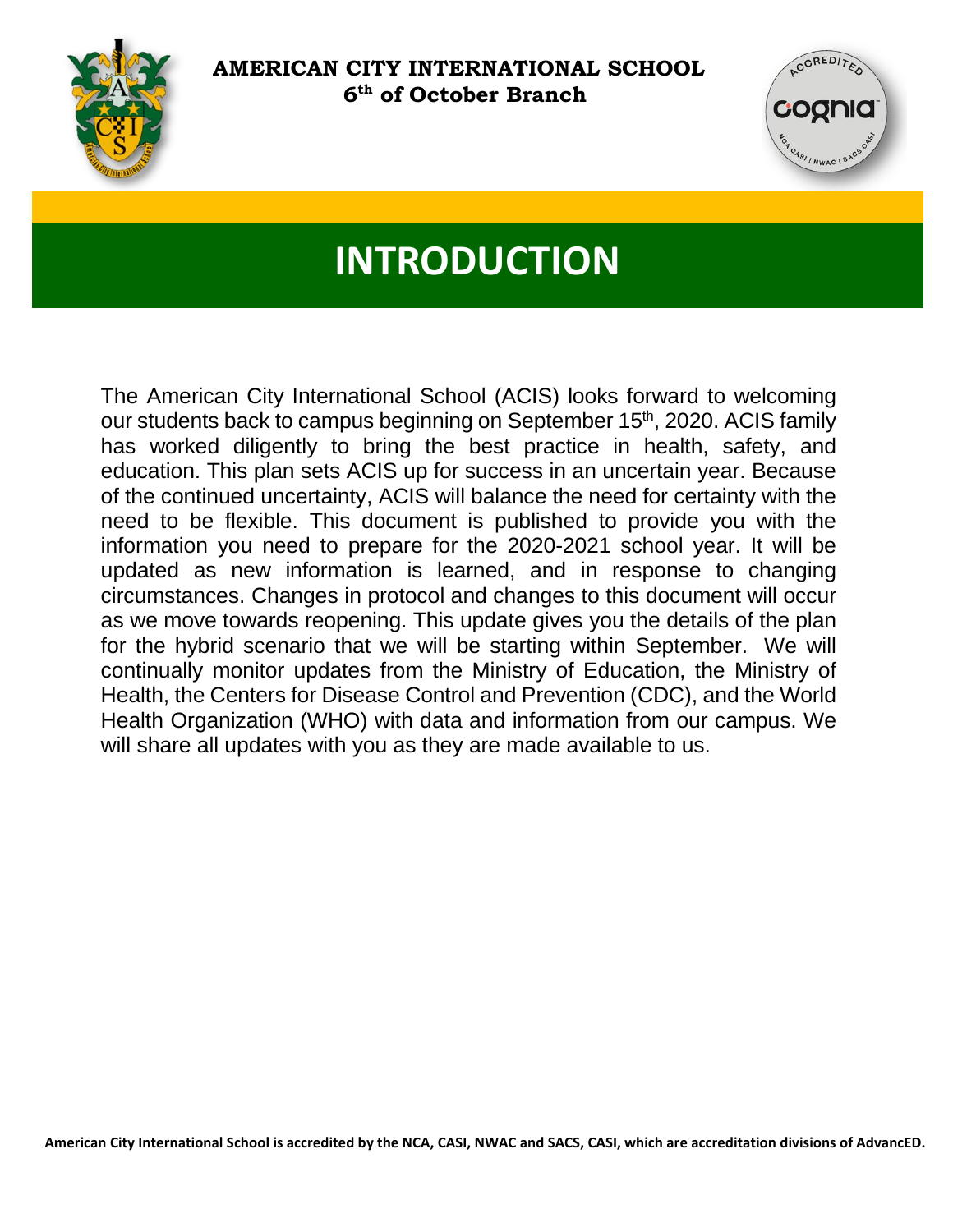



### **An Overview of the Re-entry**

ACIS will start the 2020-2021 school year on September 15<sup>th</sup>, 2020 in stages for all students KG1 through Grade 12.

For students who are unable to attend classes on campus, an alternative online learning plan will be provided. The online learning plan, however, has its limitations. Students will be missing out on valuable face-to-face learning experiences and play-based education in lower grades. They will work asynchronously and independently to complete assigned tasks. Special arrangements for assessments and grading may be necessary. Parents' support during online learning, especially with early childhood and elementary students, will be essential.

| <b>Date</b>                           | Who is coming to Campus?                     |
|---------------------------------------|----------------------------------------------|
| <b>Tues., Sept. 15   KG + Grade 1</b> |                                              |
| <b>Wed., Sept. 16</b>                 | Grade 2 through Grade 5                      |
|                                       | Thurs., Sept. 17   Grade 10 through Grade 12 |
| <b>Sun., Sept, 20</b>                 | Grade 6 through Grade 9                      |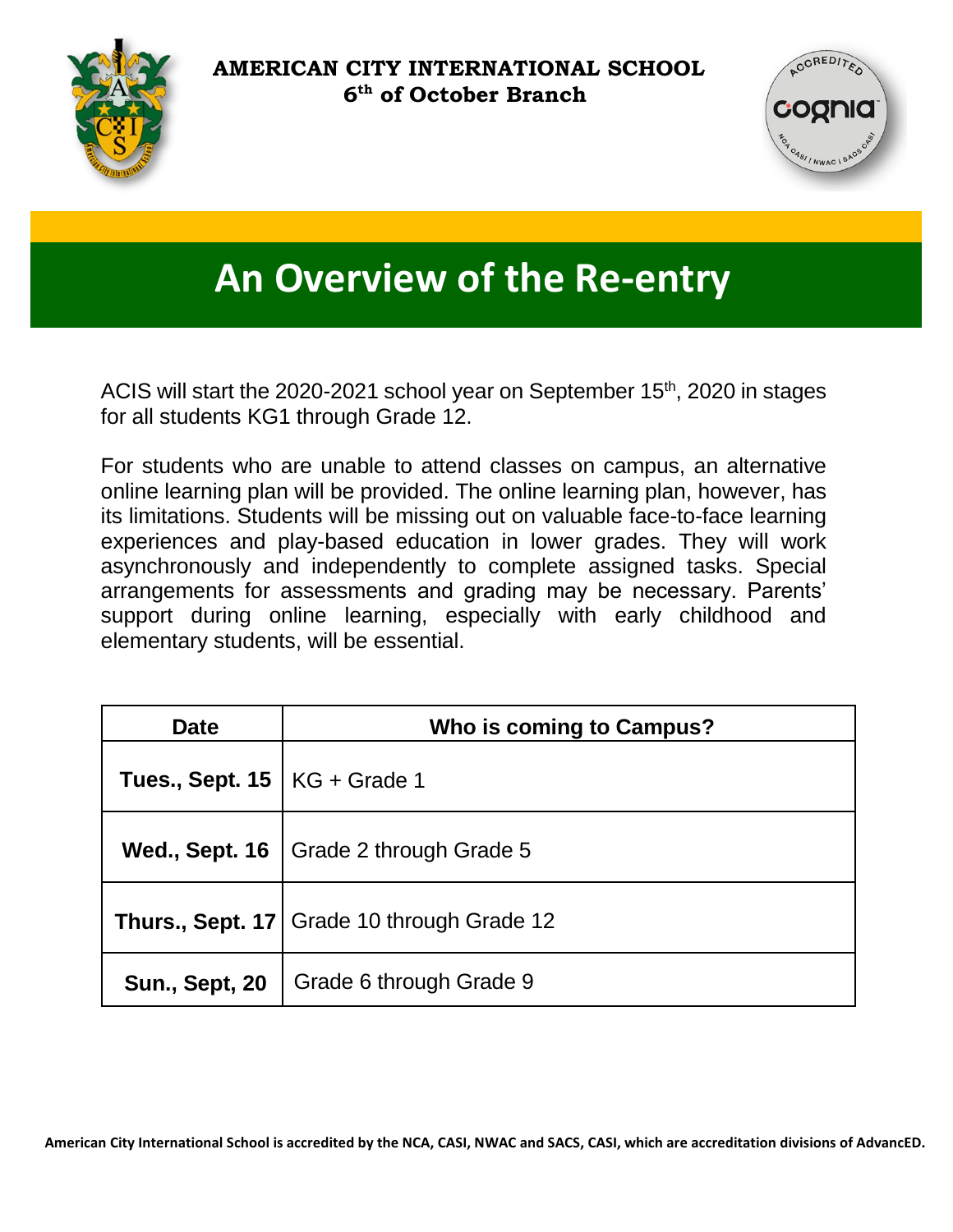**As we plan to reopen ACIS, we will maintain flexibility and responsiveness as we...**



... Prioritize the health and safety of all staff and students.

... Support the social and emotional needs of staff and students.



... Communicate openly and listen to the needs of all stakeholders.



... Maintain high standards of learning for all students through rigorous coursework.



… Create options to reopen for on-campus instruction while maintaining safety measures.



... Build flexible schedules to respond to changing scenarios and needs.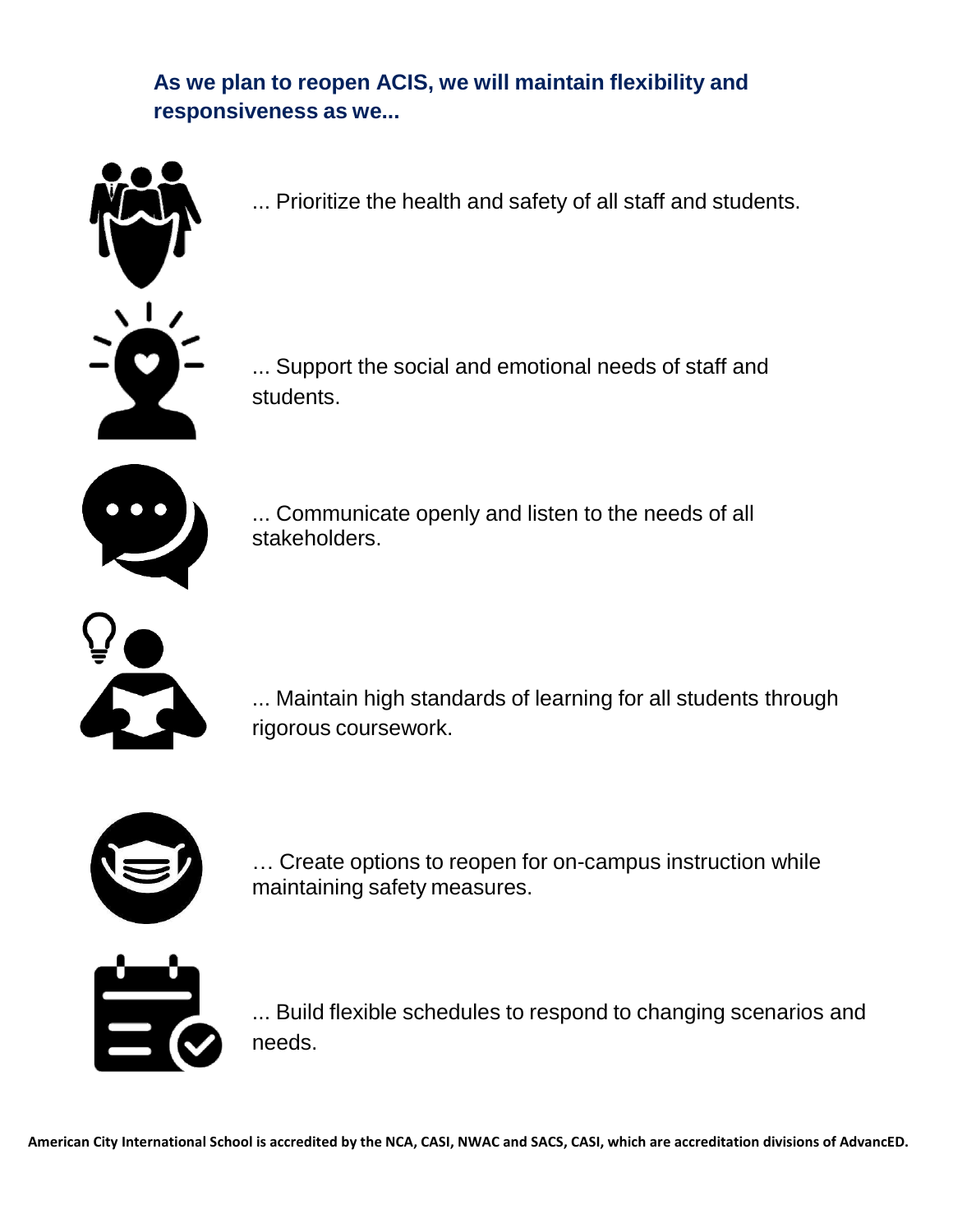## **Health & Safety**

ACIS Precautionary Measures:

Staff and students must bring their own personal protective equipment (PPE) to school on any given day. PPE includes but not limited to:

- Face masks/shields
- Alcohol rub or hand sanitizers
- Alcohol based sanitizing wipes
- **Tissues**

Parents must take their child(s) temperature before leaving to school. If the temperature is 37.50°C or greater, the student(s) must not come to school, and stay home until cleared of all symptoms.

Body temperature will be taken at the school gates before entering the school campus. Anyone with a fever equal to or greater than 37.50°C will be asked to leave.

Physical distancing is always to be practiced to the greatest extent possible according to the age of the students.

Info graphic posters are posted around the school.

Staff is encouraged to properly ventilate their rooms by opening windows and using fans regularly.

Students and staff are encouraged to wash their hands or use hand sanitizers regularly during school day. Younger students who cannot wash hands alone will be assisted with hand washing.

Staff and students must not share food or personal items.

Use of outside space is encouraged for exercise and breaks and/or for outdoor education, where possible, as this can limit transmission and more easily allow for distance between students and staff.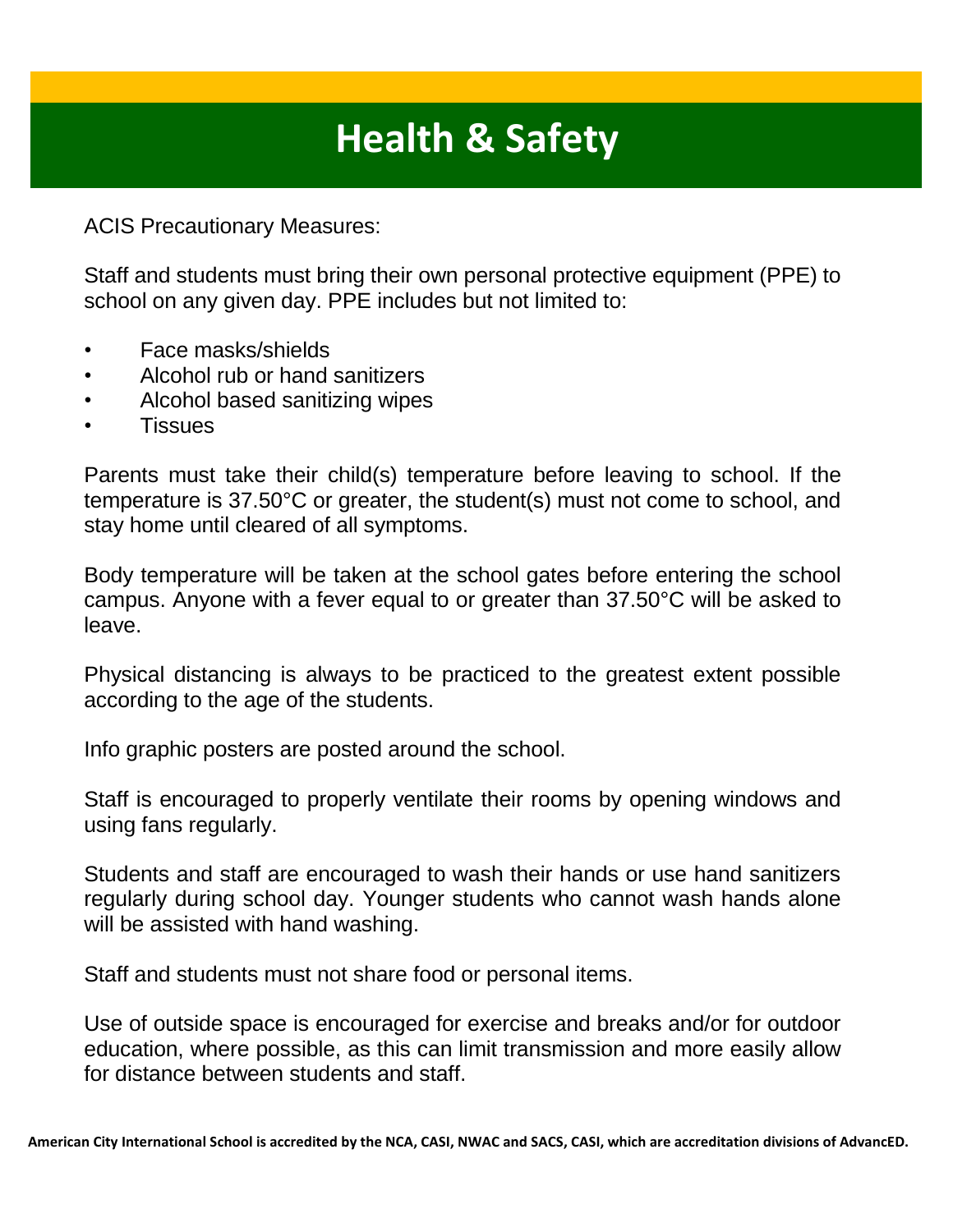#### **Hygiene Practices – Protect Yourself and Others**

Wash your hands often with soap and water for at least 20 seconds especially after you have been in a public place or after blowing your nose, coughing, or sneezing.

It is especially important to wash:

- Before eating or preparing food
- Before touching your face
- After using the restroom
- After leaving a public place
- After blowing your nose, coughing, or sneezing
- Before and after handling your face mask/shield
- After touching any surface
	- $\triangleright$  If soap and water are not accessible, use a hand sanitizer that contains at least 70% alcohol. Cover all surfaces of your hands and rub them together until they feel dry.
	- $\triangleright$  Avoid touching your eyes, nose, and mouth with unwashed hands.
	- $\triangleright$  Cover your mouth and nose with a cloth face cover, a disposable mask, or a face shield when around others.
	- $\triangleright$  If not around others, always cover your mouth and nose with a tissue when you cough or sneeze or use the inside of your elbow to avoid spreading of germs on surfaces.
	- $\triangleright$  Immediately dispose of used tissues in the trash and was or your hands or use hand sanitizer.
	- $\triangleright$  Practice social distancing and avoid any close contact, this includes physical greetings (such as handshaking).



**Cleaning and Disinfection of Surfaces** Disinfection and sanitization products have been intensified with regards to frequently touched surfaces at school such as doorknobs, light switches, countertops, handles, desks, phones, keyboards, toilets, faucets, sinks, etc.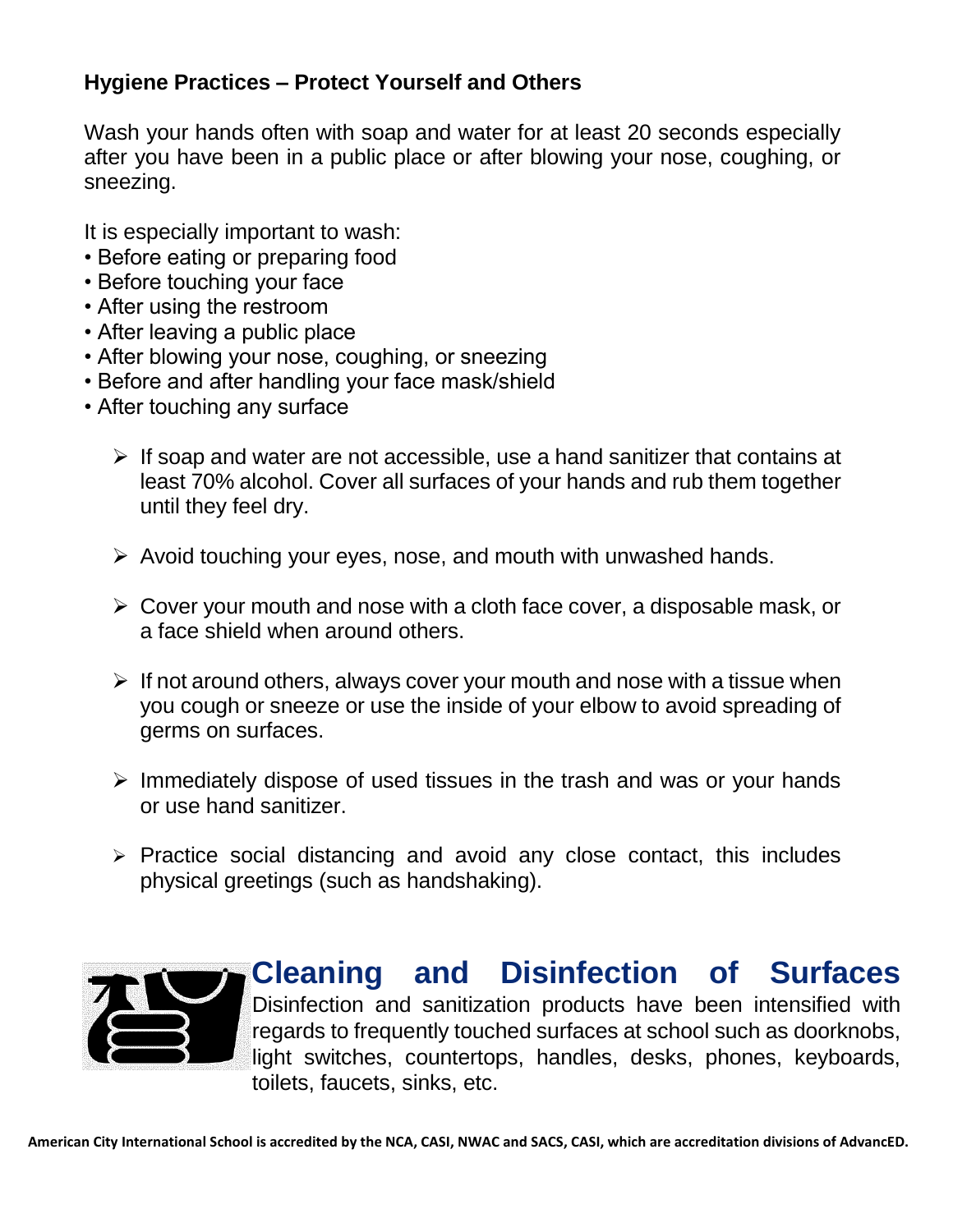### **Sharing Materials**

Students will carry their own supplies to minimize sharing of stationery items. In classrooms, the sharing of objects and equipment, such as toys, games, art supplies and playground equipment will be limited to the greatest extent possible. Belongings must be taken home daily as the use of school lockers will be prohibited.



#### **School Canteen**



The school canteen will be closed until further noticed. The school will have water and juices available for the students. Parents are encouraged to pack a lunch for their child(ren). Students are **NOT ALLOWED** to order delivery. Any deliveries will be sent back.

#### **School Visits and Events**



School visits will be limited and pre-organized. All visitors must make an appointment and follow and apply the school's health and safety measures. Parent/teacher meetings are encouraged to take place online or based on the appointment system via email or phone calls. Appointments will not be taken during dropoff, pick-up, and break time to avoid overcrowding. Events such as school trips, sports competitions, and other academic related events will be postponed until further notice.

#### **Student Attendance**

Students who are sick, or if any of their household members have a fever or are experiencing flu-like symptoms, are prohibited from coming to school. A medical report must be sent to the respective school office and the school clinic (Dr. Maha Awais). Students who are confirmed positive for COVID-19 according to a certified facility cannot return to school until they are tested negative and are granted a clearance medical certificate stating that they are discharged from isolation High-risk students (who suffer from severe and/or chronic illnesses) are asked to stay home . A medical certificate confirming the illness must be sent to the school office and the school clinic [\(doctor@cityschools.edu.eg\)](mailto:doctor@cityschools.edu.eg).



**American City International School is accredited by the NCA, CASI, NWAC and SACS, CASI, which are accreditation divisions of AdvancED.**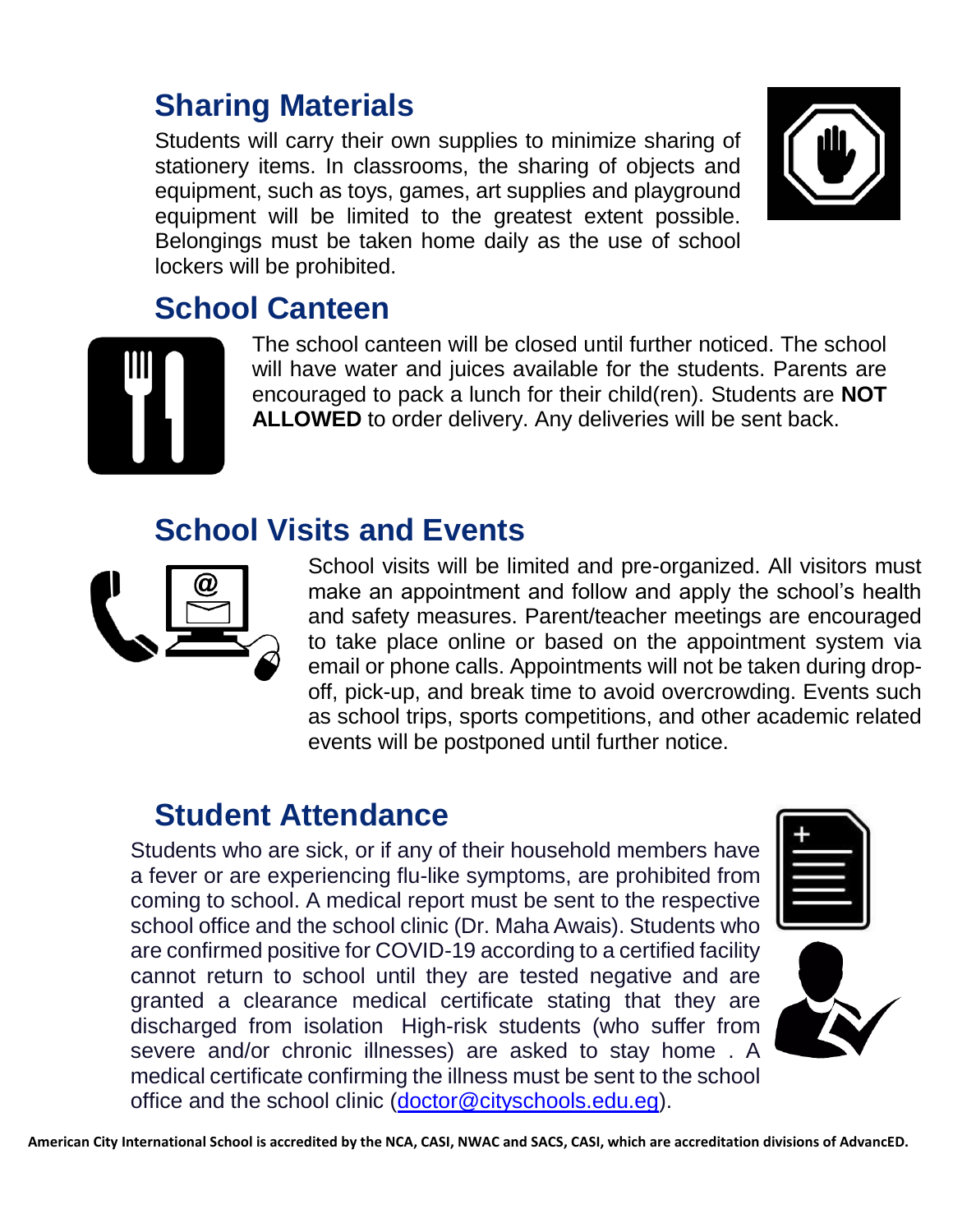

#### **Identifying and Isolating Illness on Campus**

During school day, teachers and staff will be responsible to refer students with flu like symptoms immediately to the school doctor for further screening. Symptoms include cough, shortness of breath, body aches, fatigue, sore throat, runny nose, diarrhea, nausea, or headache. Anyone with a fever greater than 37.50 °C and/or flu- like symptoms will be sent to an emergency waiting room and parents will be called to pick up their children from school premises as soon as they are contacted by the school doctor. Emergency waiting rooms have been identified in each school building and international standards for disinfection procedures are followed.

### **Physical Education**

To ensure that students remain active and keep healthy, Physical Education (PE) lessons will be resumed, with strict adherence to safety measures. During PE lessons, students and PE teachers will not be required to wear masks when engaged in physical activities such as running and games, as long as they adhere to physical distancing measures during the lesson. Swimming classes will be suspended during the first semester.

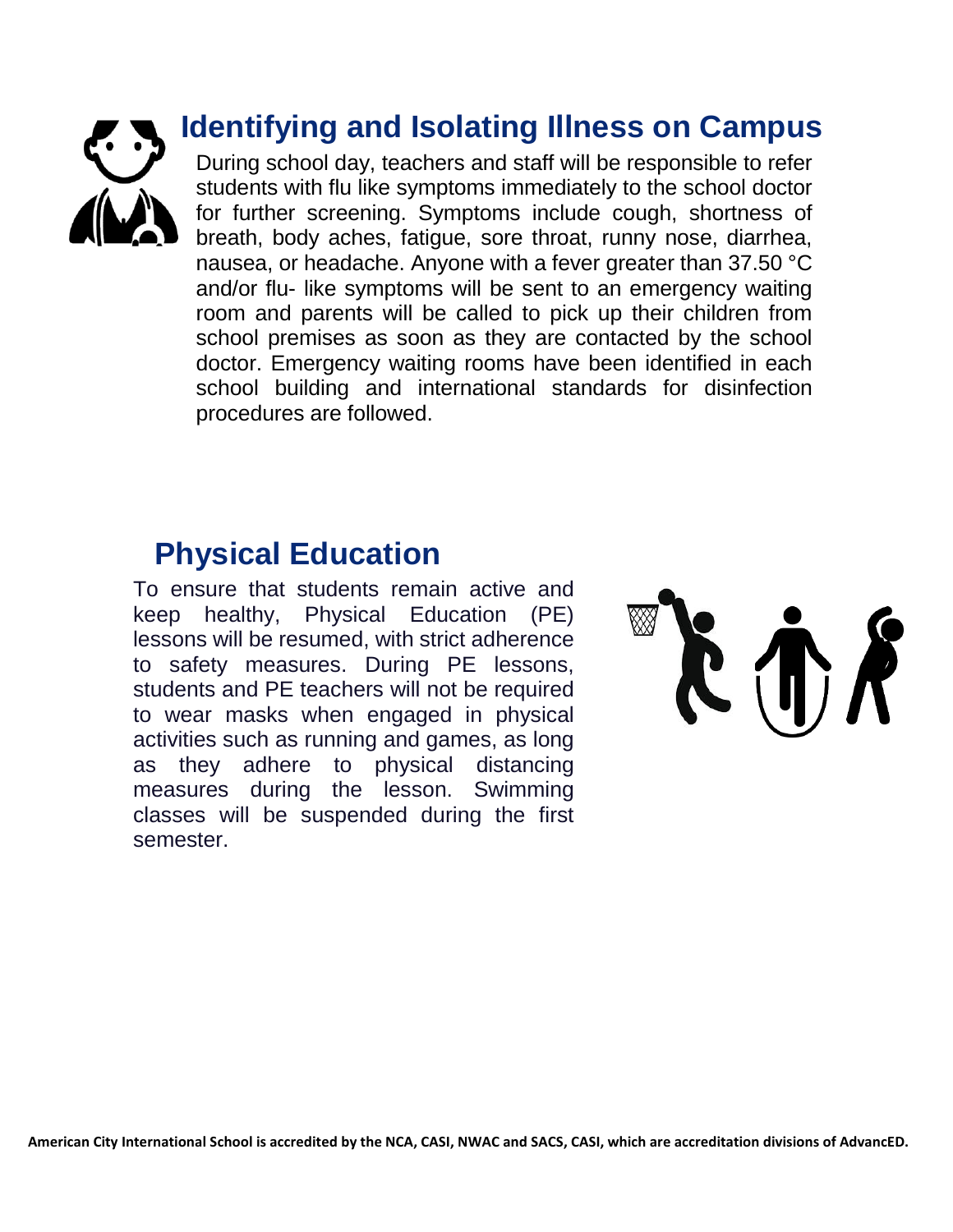### **Transportation**

#### **Drop Off and Pick Up by Car**

The school will implement revised entry and exit procedures to eliminate overcrowding and maintain physical distancing in high traffic areas. During the time of drop off or pick up, access to the school facility will be restricted to students and staff. Students are to leave the school campus immediately at the end of the school day in order to avoid congregating.



#### **Bus Transportation**



Buses will be sanitized before morning and afternoon routes. Parents must pre- screen their children for illness before leaving home and refrain from sending their child(ren) to school if their temperature is 37.5 C or greater. On buses, masks or face shields must be worn by all staff, bus drivers, and students from grade 6 to 12 before entering the bus and at all times while on the bus. Social distancing will be enforced to the greatest extent possible with assigned seating and siblings seated next to each other. Routes for the buses will be adjusted as needed throughout the year according to the determined model of education.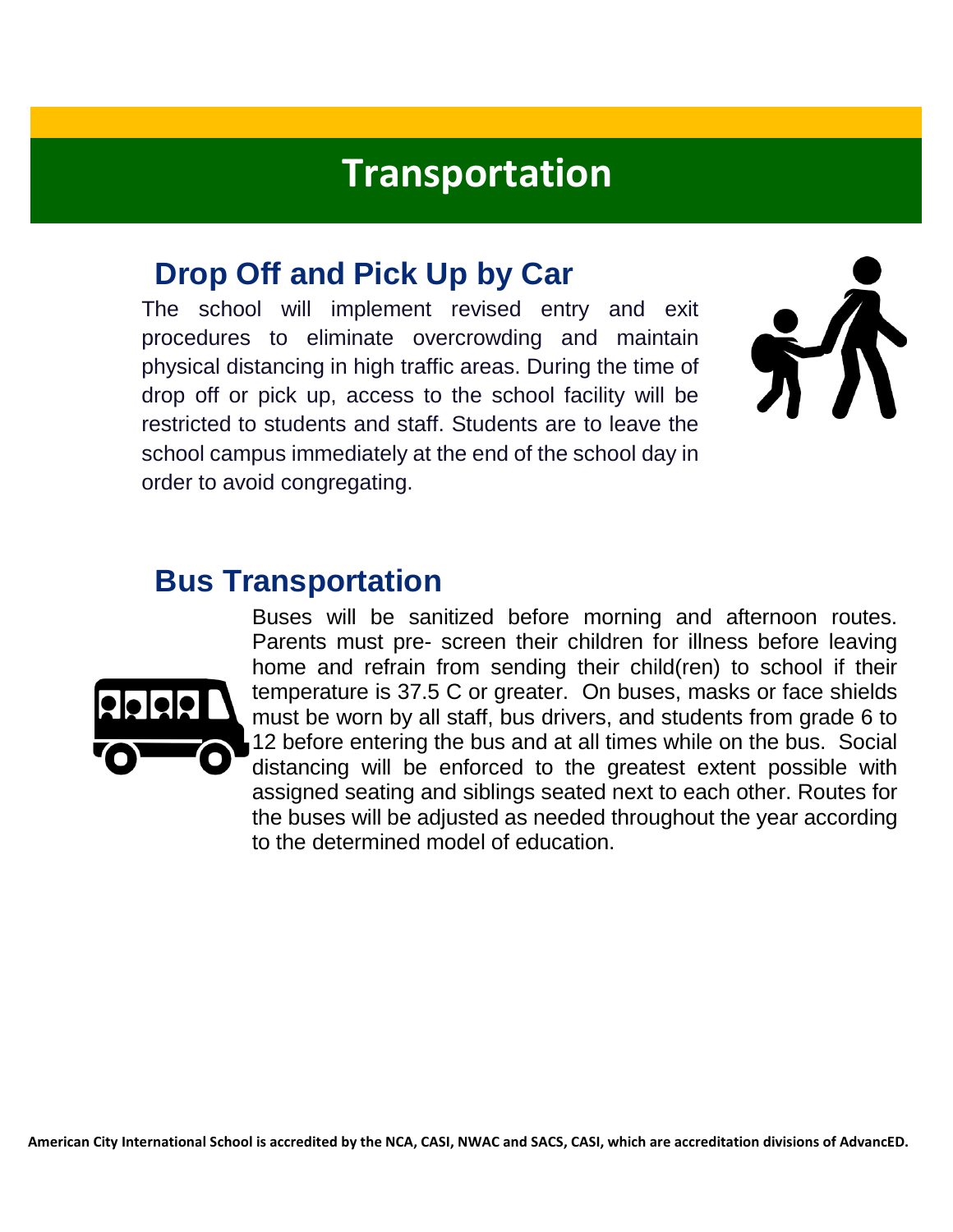### **Learning Process**

The school day will be from 8:00 a.m. to 1:00 p.m. A blended learning experience will be achieved through an alternation between in-class sessions and virtual class sessions.

To sustain a coherent and effective school wide system, all communication between teachers and students/parents will be restricted to the Engage platform only. All assignments, schedules, weekly and daily plans will be provided on Engage and updated frequently. Links to online meetings and E-Book assignments/assessments will also be integrated on Engage. Zoom will remain the official platform through which teachers will interact with students who attend classes virtually. An updated version of Zoom will facilitate solutions to previous issues that were faced during the online teaching period of last year.

Classes will be divided into 60-minute intervals to maintain a regularity in the school schedule. Therefore, the total number of hours required per week for the core subjects will remain unchanged (200 minutes/week).

In order to provide the most successful form of integrated learning, students will benefit most if each group was given undivided attention by the teachers. Therefore, in-class sessions will be taught separately, and the same lesson will be taught to the at-home students using a virtual classroom during the same day. Virtual classrooms will act as fully equipped studios where teachers hold online meetings with the student groups learning at home inside a designated classroom. Each virtual classroom will include its own camera, microphone and internet access point to accommodate a state-of-the-art experience for the students.